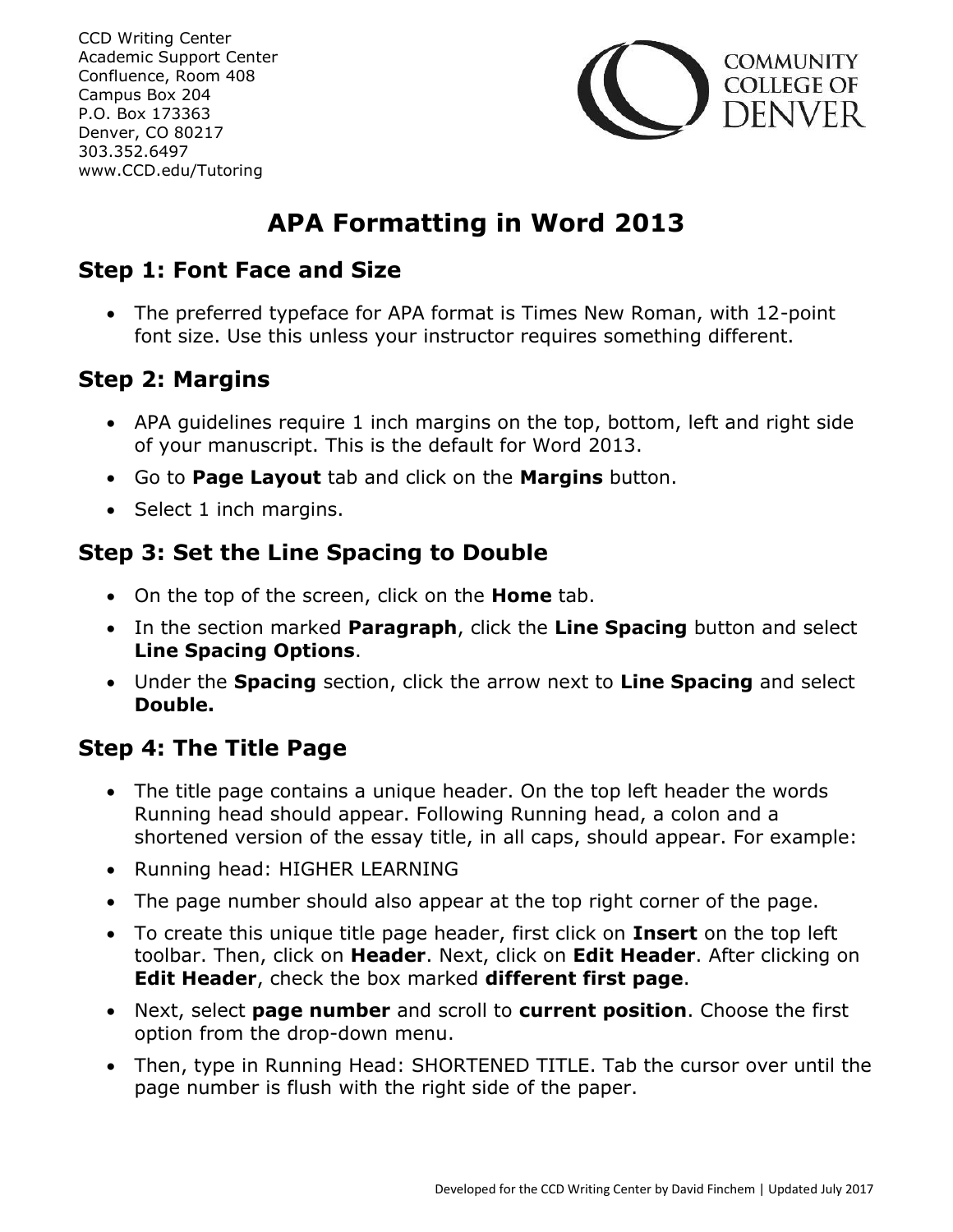CCD Writing Center Academic Support Center Confluence, Room 408 Campus Box 204 P.O. Box 173363 Denver, CO 80217 303.352.6497 www.CCD.edu/Tutoring



- Close the header and footer.
- Write out the full title of the essay centered on the page and in the middle of the page. After the title, write your full name. Underneath your name, write your school affiliation. Keep in mind that this should automatically be doublespaced.

# **Step 5: Formatting the Following Pages**

- With your cursor on the next page, go to **Insert** and then **Header.**
- Choose the first box option from the drop-down menu.
- Then, type the shortened title in all caps.
- Click on **Page Number** and choose the current position option.
- Then, use the tab key to move the page number flush with the right side.

#### **Step 6: Abstract**

 The second page of your manuscript should contain a brief abstract. Type Abstract at the top of the page, beneath the running head and page number. Do not bold, underline or italicize. Center it between the left and right margins. Then double space and begin typing the abstract as a single paragraph, flush with the left margin. Do not indent the first line of the abstract.

## **Step 7: Body of the Paper**

• Begin the main body of your manuscript on page three. Type the full title of your paper at the top of the page and begin typing the body of your paper underneath, indenting the first line.

### **Step 8: Indent ALL Your Paragraphs**

- Press the Tab button on the left side of your keyboard to indent each paragraph.
- Do NOT use spaces. Remember to do this with each new paragraph that you create – Microsoft Word 2013 may not do it for you automatically.

## **Step 9: Reference List**

• Place the reference list after the main body of your paper. Begin it on a new page. Type References at the top of the page. Do not bold, underline or italicize it. Center it between the left and right margins. Then double space and begin typing your list.